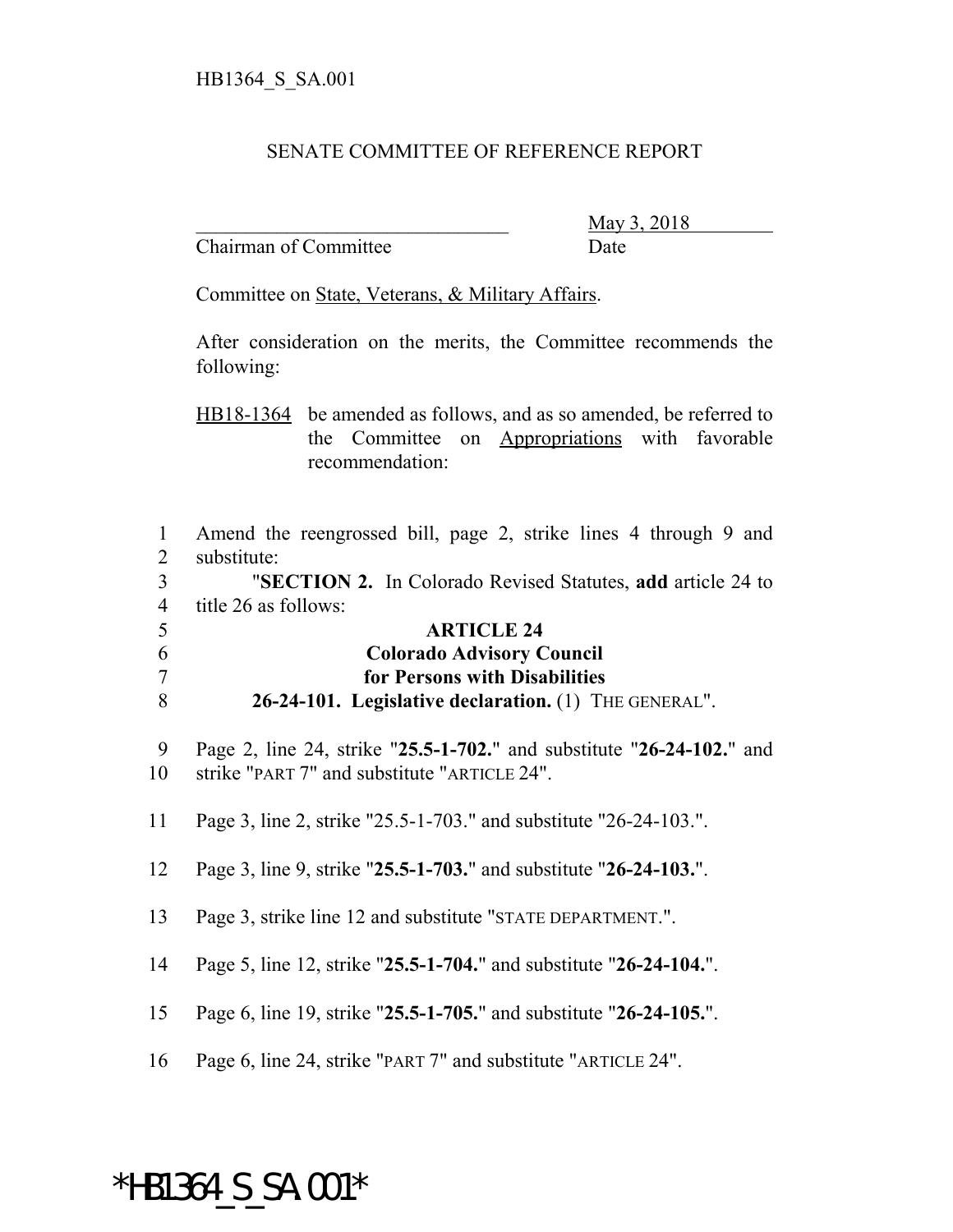Page 6, strike line 25 and substitute:

 "**26-24-106. Repeal of article.** THIS ARTICLE 24 IS REPEALED, EFFECTIVE".

- Page 7, line 12, strike "25.5-1-703." and substitute "26-24-103.".
- 5 Page 11, line 18, strike "under" and substitute "under TO THE DEPARTMENT OF HUMAN SERVICES PURSUANT TO".
- Page 11, line 20, strike "25.5-1-703:" and substitute "26-24-103:".
- Page 11, lines 24 and 25, strike "HEALTH CARE POLICY AND FINANCING," and substitute "HUMAN SERVICES,".
- Page 12, line 4, strike "DESIGNATED".

 Page 12, strike line 5 and substitute "NONPROFIT ORGANIZATION DESIGNATED PURSUANT TO SUBSECTION (2)(b) OF THIS SECTION, AND SHALL DISTRIBUTE SUCH MONEY TO THE DESIGNATED NONPROFIT 14 ORGANIZATION ON OR BEFORE NOVEMBER 1, 2018.".

- Page 12, line 8, strike "THE" and substitute "ON OR BEFORE OCTOBER 1, 2018, THE".
- Page 12, strike line 9.
- Page 12, line 10, strike "DESIGNATE A" and substitute "SHALL DESIGNATE A SINGLE".
- Page 12, line 11, strike "PROGRAM:" and substitute "PROGRAM, AFTER 21 CONSIDERATION OF THE FOLLOWING CRITERIA:".
- Page 13, line 1, strike "25.5-1-703," and substitute "26-24-103,".
- Page 13, after line 8 insert:

 "(d) NO LATER THAN ONE MONTH FOLLOWING THE TERMINATION OF THE CONTRACT WITH THE DESIGNATED NONPROFIT ORGANIZATION PURSUANT TO SUBSECTION (2)(c) OF THIS SECTION, THE DEPARTMENT SHALL DISTRIBUTE THE MONEY APPROPRIATED TO IT FOR THE DISABLED 28 PARKING EDUCATION PROGRAM PURSUANT TO SUBSECTION (2)(a) OF THIS SECTION TO THE COLORADO ADVISORY COUNCIL FOR PERSONS WITH

## \*HB1364 S SA.001\*  $-2$ -